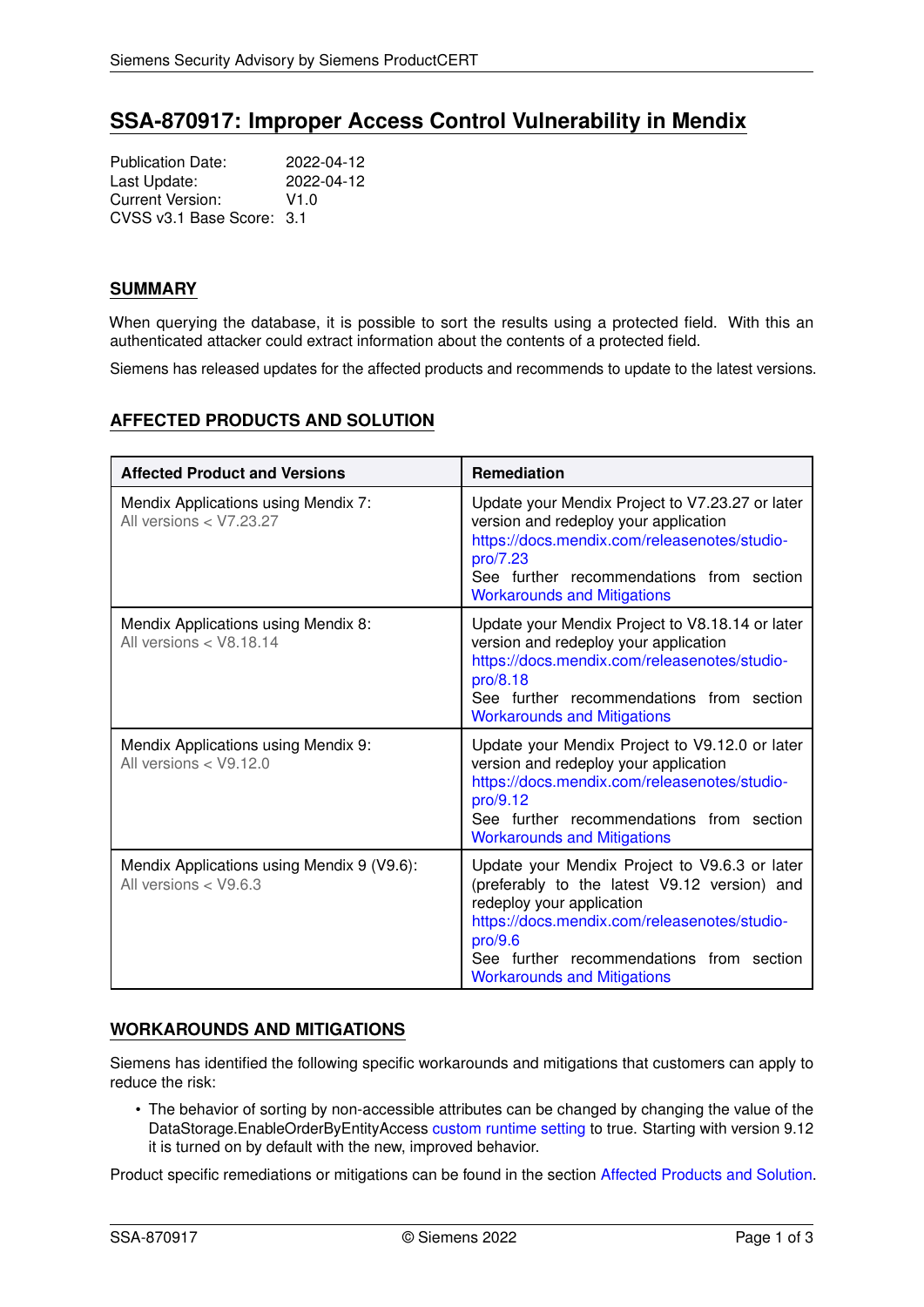<span id="page-1-0"></span>Please follow the [General Security Recommendations.](#page-1-0)

## **GENERAL SECURITY RECOMMENDATIONS**

As a general security measure, Siemens strongly recommends to protect network access to devices with appropriate mechanisms. In order to operate the devices in a protected IT environment, Siemens recommends to configure the environment according to Siemens' operational guidelines for Industrial Security (Download: [https://www.siemens.com/cert/operational-guidelines-industrial-security\)](https://www.siemens.com/cert/operational-guidelines-industrial-security), and to follow the recommendations in the product manuals.

Additional information on Industrial Security by Siemens can be found at: [https://www.siemens.com/](https://www.siemens.com/industrialsecurity) [industrialsecurity](https://www.siemens.com/industrialsecurity)

## **PRODUCT DESCRIPTION**

Mendix is a high productivity app platform that enables you to build and continuously improve mobile and web applications at scale. The Mendix Platform is designed to accelerate enterprise app delivery across your entire application development lifecycle, from ideation to deployment and operations.

#### **VULNERABILITY CLASSIFICATION**

The vulnerability classification has been performed by using the CVSS scoring system in version 3.1 (CVSS v3.1) [\(https://www.first.org/cvss/\)](https://www.first.org/cvss/). The CVSS environmental score is specific to the customer's environment and will impact the overall CVSS score. The environmental score should therefore be individually defined by the customer to accomplish final scoring.

An additional classification has been performed using the CWE classification, a community-developed list of common software security weaknesses. This serves as a common language and as a baseline for weakness identification, mitigation, and prevention efforts. A detailed list of CWE classes can be found at: [https://cwe.mitre.org/.](https://cwe.mitre.org/)

Vulnerability CVE-2022-25650

When querying the database, it is possible to sort the results using a protected field. With this an authenticated attacker could extract information about the contents of a protected field.

CVSS v3.1 Base Score 3.1<br>CVSS Vector 6.0 CVSS Vector [CVSS:3.1/AV:N/AC:H/PR:L/UI:N/S:U/C:L/I:N/A:N/E:P/RL:O/RC:C](https://www.first.org/cvss/calculator/3.1#CVSS:3.1/AV:N/AC:H/PR:L/UI:N/S:U/C:L/I:N/A:N/E:P/RL:O/RC:C)<br>CWE CWE-284: Improper Access Control CWE CWE-284: Improper Access Control

#### **ADDITIONAL INFORMATION**

For further inquiries on security vulnerabilities in Siemens products and solutions, please contact the Siemens ProductCERT:

<https://www.siemens.com/cert/advisories>